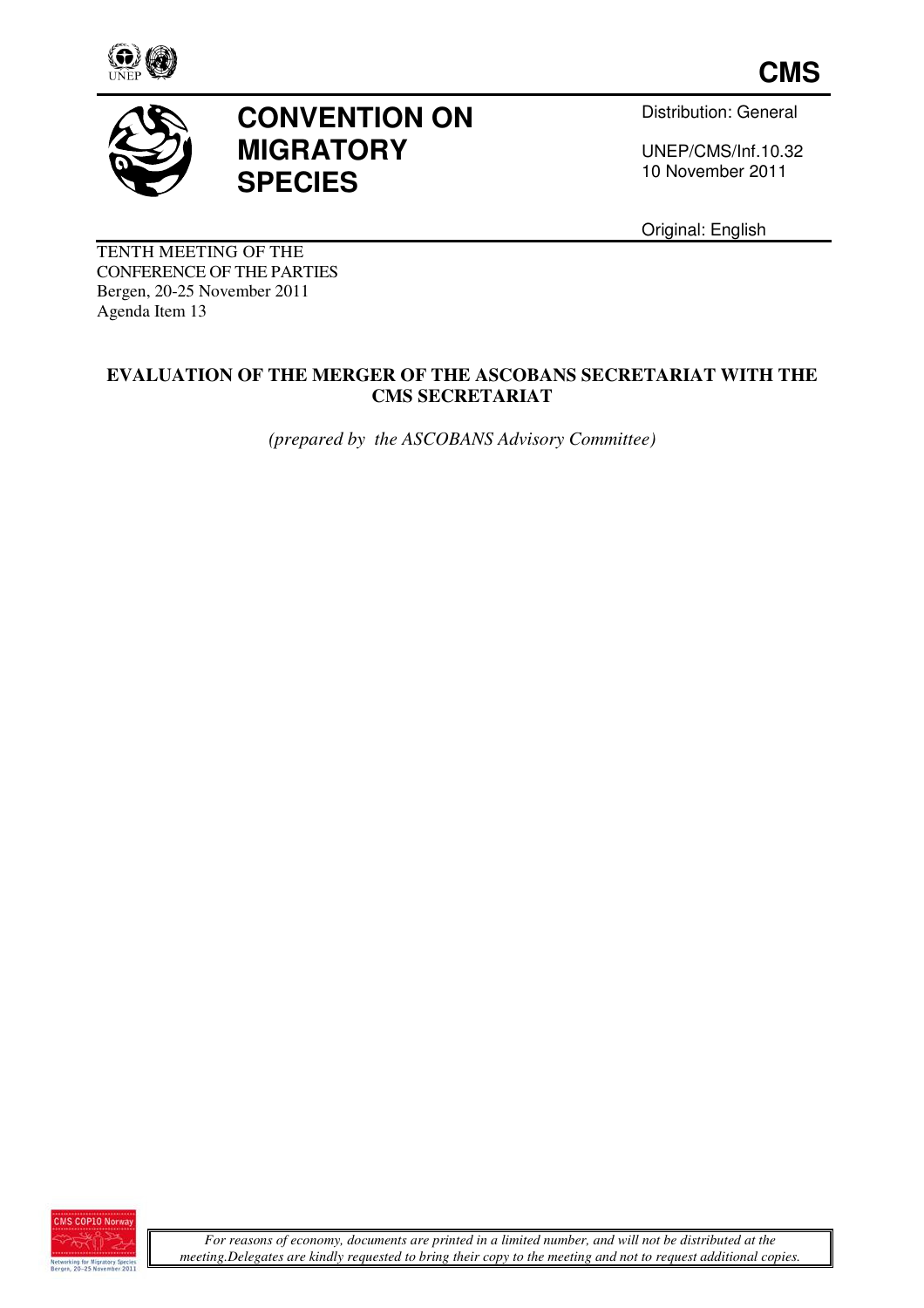## **Evaluation of the Merger of the ASCOBANS Secretariat with the CMS Secretariat April 2011**

#### **Introduction**

- 1. At the  $6<sup>th</sup>$  MOP of ASCOBANS (September 2009) it was agreed to continue the current Secretariat arrangements and to request the Advisory Committee to evaluate these arrangements at its session in 2011. The Advisory Committee has established a working group to prepare this evaluation. The Netherlands has agreed to take a leading role within this working group, which also consists of Belgium, Finland and Germany.
- 2. The working group has sent a questionnaire based on the outcome of the earlier evaluation of 2008 to all focal points (see below). The questionnaire was an updated version of the questionnaire that had been used for the 2008 evaluation. Members of the working group have contacted all Parties and the Secretariat in order to collect their opinion as regards the evaluation of the merger at this moment.
- 3. The underlying document presents the composite opinions of the Parties.
- 4. Three Focal Points did not have the opportunity to share their opinion with the working group.
	- 1. Lithuania has not responded because the Lithuanian delegate has only very recently been appointed and therefore was unable to provide an opinion on the evaluation of the merger to the questionnaire.
	- 2. Denmark expressed the opinion that former problems had been solved, and that in this light the limited available time of the Focal Point rather was spent on other matters rather than on another evaluation.
	- 3. Poland did not fill the questionnaire per question, but confined the response to some general remarks.

#### **Background of this evaluation**

- 5. After having recognized that ASCOBANS was facing both institutional and sustainable difficulties, during the 5th Meeting of the Parties (MOP) of ASCOBANS (held from 18-20 September 2006 ), it was decided that: "from 1st January 2007 the UNEP / CMS Secretariat shall serve as the secretariat pursuant to provision No.4 of the ASCOBANS Agreement; and the Executive Secretary of UNEP/CMS shall be the acting Executive Secretary of ASCOBANS" (See Annex I for *the full Resolution. No. 2D)".*
- 6. It was also decided that these arrangements were to be implemented for a provisional three-year period. The Parties have requested the UNEP Executive Director to initiate an independent evaluation of the new Secretariat arrangements in mid 2008. The results and suggestions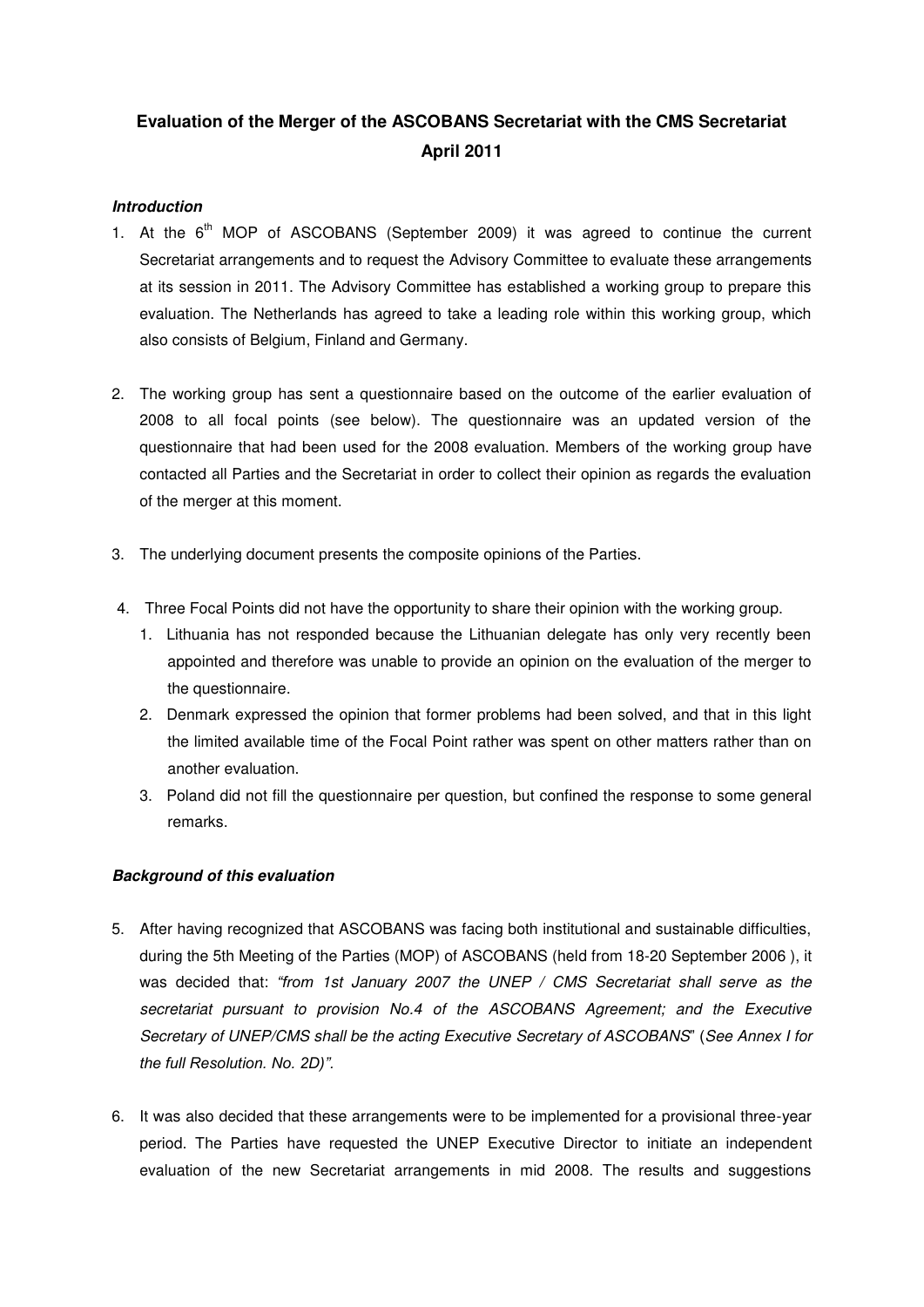stemming from this evaluation have been reviewed by the Conference of the Parties (COP) in December 2008, and the MOP of ASCOBANS in September 2009, aiming to identify the best organizational solutions for ASCOBANS. The results led to a number of changes, but the general Secretariat arrangements remained the same.

#### **Summary findings**

- 7. The overall picture is that the Secretariat has improved a lot since 2008 or at least is going in the right direction. There is a general positive feeling which is accounted for mainly by the change in staffing. The appointment of Ms. Elisabeth Mrema as Executive Secretary of CMS has a big share in this. Leadership was a big problem, but it is felt that the Secretariat's functioning has largely improved since the merger has been brought about.
- 8. Efficiency and cost effectiveness appear to be satisfying for the Parties. Cooperation with other gremia has also improved, although more attention should be given to cooperation with the EU and fisheries organizations. A coordinator for the Baltic Sea is desired by the Baltic countries, which than could also meet the wish for additional scientific staff.
- 9. One response to the questionnaire, by one of the Focal Points, summarizes the overall feeling of Parties: "Generally we are satisfied with the work which the secretariat provides to the countries" and "People have got the feeling of safety and stability and can concentrate on their work".

#### **Responses to the Questionnaire summarized**

10. Question 1 of the questionnaire dealt with the advantages and disadvantages of the merger of the ASCOBANS Secretariat with the CMS Secretariat, in terms of efficiency, cost-efficiency, leadership, partnership, cooperation and profile. With respect to this question, the evaluation in 2008 was critical and noted that the staffing arrangements for the ASCOBANS Secretariat were "inadequate to carry out the increasing functions of the Secretariat". Currently ASCOBANS Secretariat's staff consists of a Coordinator (75%) and a Secretary (50 %), with varying support from other CMS Secretariat staff including the Executive Secretary (3%) and the Scientific Officer (15%).

Currently, in spring 2011, the overall opinion is more positive than in 2008. The common opinion is that there is a balance between resources and the work, which has to be done for the Parties, although some improvement of the cost benefit ratio is still possible. Staffing is adequate, but expensive due to UN rules. The collaboration with CMS staff and UN related organizations is good. Working with other multilateral environmental agreements and NGO's is improving. However, there is always room for improvement. Several Parties raised the subject of better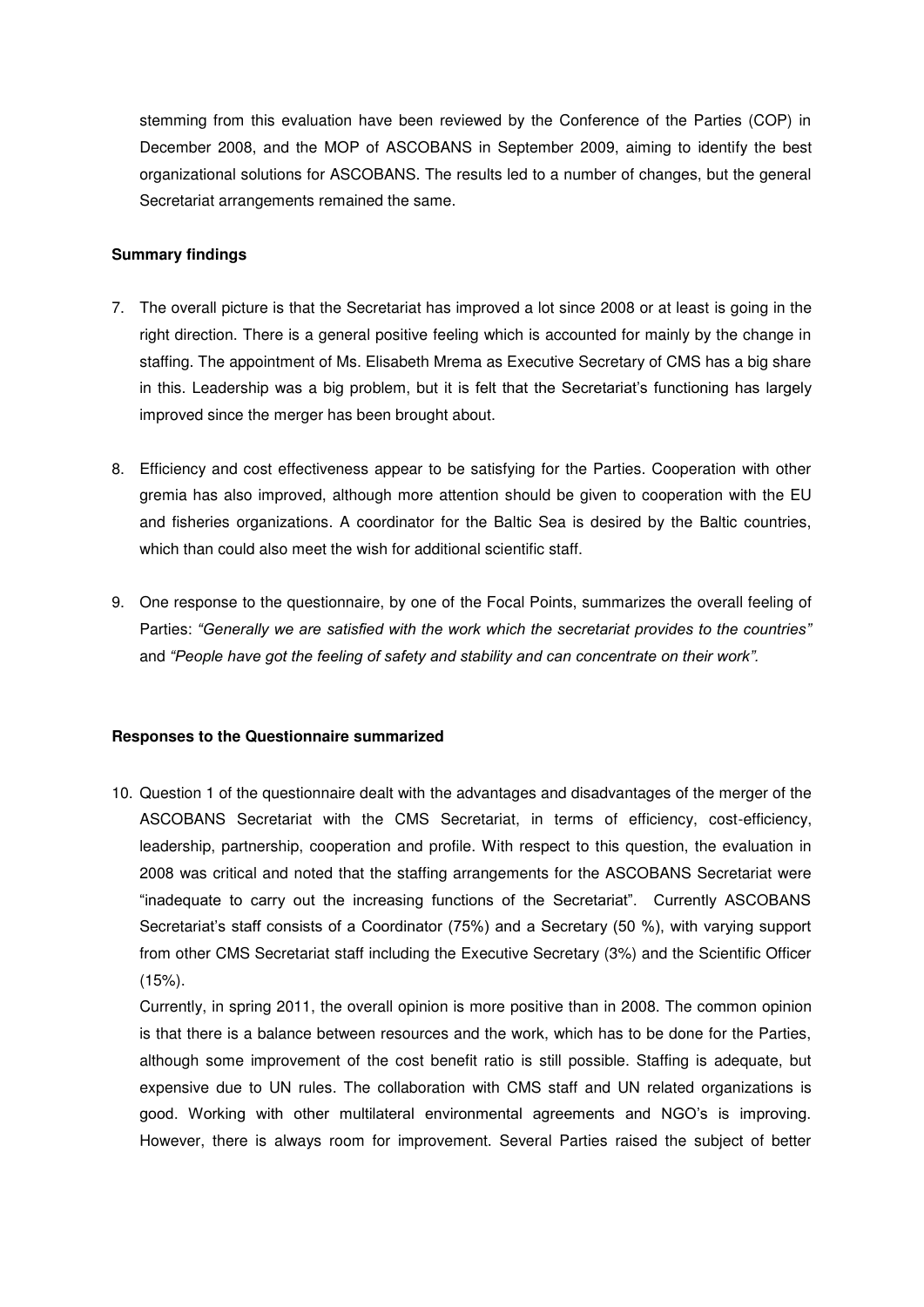cooperation with the EU and fisheries organizations. Cooperation between the Secretariat, the Parties and the Range States is satisfying.

- 11. The second question of the questionnaire focused on the current evaluation of the staffing arrangements in respect to the functions of the Secretariat. The general feeling at this moment is that the Secretariat is working hard and adequately, but a surmountable shortage of scientific knowledge is signalled, especially with regards to marine biology and fisheries. A North Sea Plan coordinator could meet this need.
- 12. With respect to the question whether there is a need for a fulltime staff member devoted exclusively to the implementation of the ASCOBANS agreement (question 3) the opinions differed between Parties. Most of the Parties find the staffing sufficient and in balance with the (limited) budget. But some Parties want a fulltime staff member with a priority for the implementation of the numerous resolutions of the agreement.
- 13. As regards the leadership of the CMS-ASCOBANS Secretariat (questions 4 and 5) there is an important change in overall appreciation. In the 2008 evaluation, the leadership of the CMS-ASCOBANS Secretariat received considerable criticism. The evaluation of spring 2011 shows that Parties at this moment have a much more positive view on the current state of affairs. Parties acknowledge that the atmosphere at the Secretariat has improved a lot since Ms Elisabeth Mrema took the post of Executive Sercetary. In general Parties expressed the opinion that the Secretariat performs its tasks as requested and is more transparent and more integrative. The combined Secretariat is efficient and the communication with Parties has improved a lot. However, there is room for more improvement. Especially the number of intercessional contacts should be increased according to some Parties.
- 14. As regards the question on the reasons for any lack of improvement, in 2008 Parties concluded that the implementation period of one and a half year was too short to witness the benefits of the merger. Although some merits (particularly in the area of promoting mutually beneficial relations with the UN Family, MEA's, Intergovernmental organisations and governments) have been reported, the efficiency and profile of the Secretariat mid-2008 did not yet improve as much as was expected.

At the spring 2011 evaluation Parties have shown a more positive view. However, Parties have expressed their concern as to the observed shortage of scientific knowledge. The time and energy which is spend at CEPA (communication, education and public awareness) could in the eyes of some Parties perhaps better be devoted to interaction with EU and fisheries organizations (RAC's, ICES, HELCOM).

15. With respect to question 7 that dealt with the performance of the Secretariat as regards efficiency and profile most Parties acknowledge that a considerable improvement since 2008 has taken